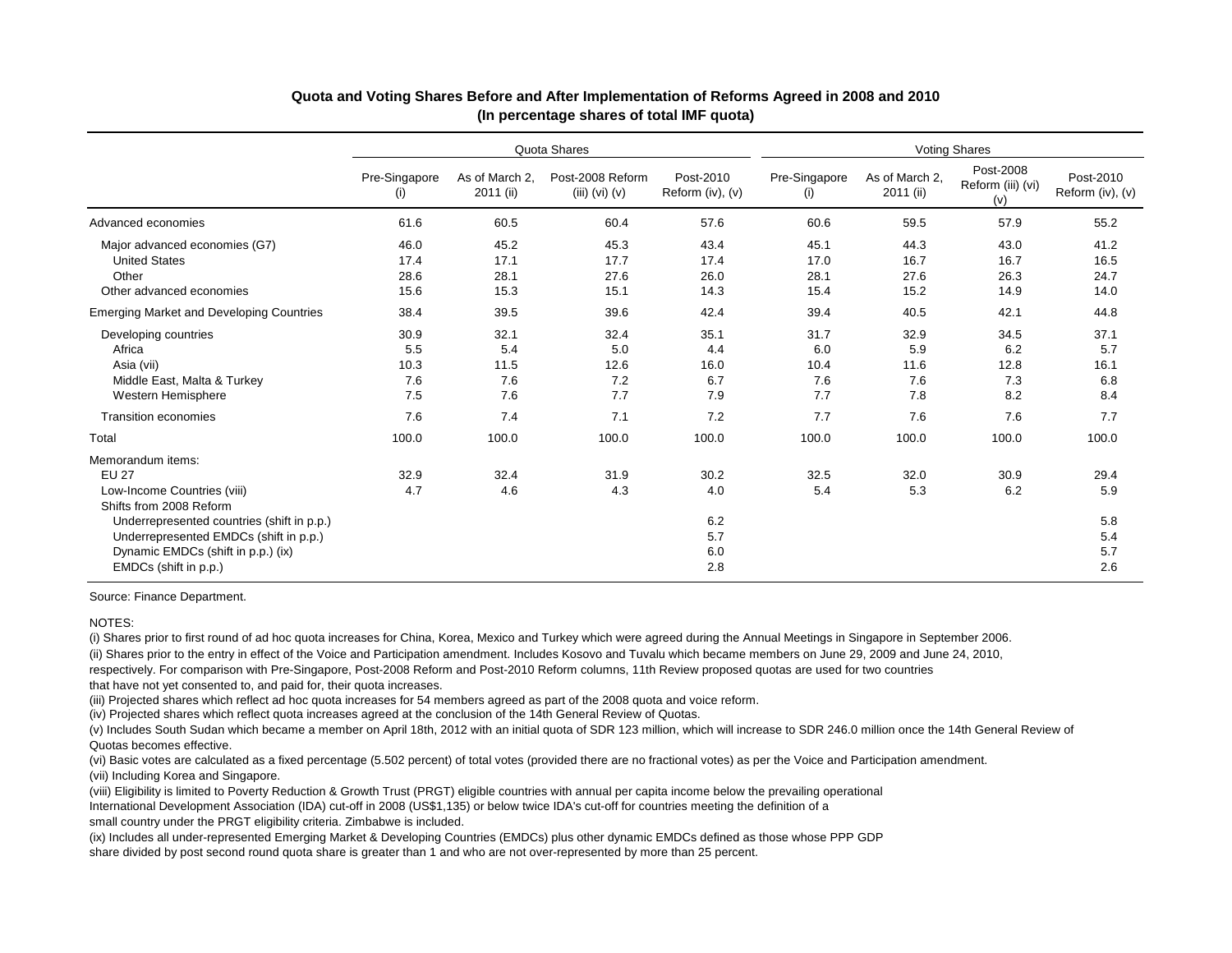|                           | Quota Shares         |                             |                           |                          | <b>Voting Shares</b> |                             |                                |                         |
|---------------------------|----------------------|-----------------------------|---------------------------|--------------------------|----------------------|-----------------------------|--------------------------------|-------------------------|
|                           | Pre-Singapore<br>(i) | As of March 2,<br>2011 (ii) | Post-2008<br>Reform (iii) | Post-2010<br>Reform (iv) | Pre-Singapore<br>(i) | As of March 2,<br>2011 (ii) | Post-2008<br>Reform (iii), (v) | Post-2010<br>Reform (v) |
| United States *           | 17.380               | 17.071                      | 17.661                    | 17.398                   | 17.023               | 16.723                      | 16.718                         | 16.471                  |
| Japan*                    | 6.228                | 6.118                       | 6.553                     | 6.461                    | 6.108                | 6.000                       | 6.221                          | 6.135                   |
| Germany*                  | 6.086                | 5.978                       | 6.107                     | 5.583                    | 5.968                | 5.863                       | 5.800                          | 5.306                   |
| France                    | 5.024                | 4.935                       | 4.502                     | 4.225                    | 4.929                | 4.842                       | 4.284                          | 4.022                   |
| United Kingdom            | 5.024                | 4.935                       | 4.502                     | 4.225                    | 4.929                | 4.842                       | 4.284                          | 4.022                   |
| China * (vi)              | 2.980                | 3.718                       | 3.994                     | 6.390                    | 2.928                | 3.651                       | 3.803                          | 6.068                   |
| Italy *                   | 3.301                | 3.242                       | 3.305                     | 3.159                    | 3.242                | 3.185                       | 3.152                          | 3.015                   |
| Saudi Arabia              | 3.268                | 3.210                       | 2.929                     | 2.095                    | 3.210                | 3.154                       | 2.797                          | 2.009                   |
| Canada                    | 2.980                | 2.927                       | 2.670                     | 2.311                    | 2.928                | 2.876                       | 2.553                          | 2.213                   |
| Russia                    | 2.782                | 2.732                       | 2.493                     | 2.705                    | 2.734                | 2.686                       | 2.385                          | 2.586                   |
| India *                   | 1.945                | 1.911                       | 2.441                     | 2.749                    | 1.916                | 1.882                       | 2.336                          | 2.627                   |
| Netherlands               | 2.415                | 2.372                       | 2.164                     | 1.831                    | 2.375                | 2.334                       | 2.075                          | 1.760                   |
| Belgium                   | 2.155                | 2.116                       | 1.931                     | 1.344                    | 2.120                | 2.083                       | 1.854                          | 1.299                   |
| Brazil *                  | 1.420                | 1.395                       | 1.782                     | 2.315                    | 1.402                | 1.377                       | 1.713                          | 2.217                   |
| Spain *                   | 1.426                | 1.401                       | 1.687                     | 1.999                    | 1.408                | 1.383                       | 1.623                          | 1.918                   |
| Mexico <sup>*</sup>       | 1.210                | 1.449                       | 1.520                     | 1.868                    | 1.196                | 1.430                       | 1.466                          | 1.795                   |
| Switzerland               | 1.618                | 1.589                       | 1.450                     | 1.210                    | 1.595                | 1.567                       | 1.399                          | 1.173                   |
| Korea, Republic of *      | 0.764                | 1.345                       | 1.411                     | 1.799                    | 0.760                | 1.328                       | 1.363                          | 1.730                   |
| Australia                 | 1.514                | 1.487                       | 1.357                     | 1.378                    | 1.494                | 1.467                       | 1.312                          | 1.331                   |
| Venezuela, R.B. de        | 1.244                | 1.222                       | 1.115                     | 0.780                    | 1.229                | 1.207                       | 1.083                          | 0.767                   |
| Sweden                    | 1.121                | 1.101                       | 1.004                     | 0.929                    | 1.108                | 1.089                       | 0.978                          | 0.907                   |
| Argentina                 | 0.990                | 0.973                       | 0.888                     | 0.668                    | 0.981                | 0.964                       | 0.868                          | 0.661                   |
| Austria <sup>*</sup>      | 0.876                | 0.860                       | 0.886                     | 0.824                    | 0.869                | 0.854                       | 0.867                          | 0.808                   |
| Indonesia                 | 0.973                | 0.955                       | 0.872                     | 0.974                    | 0.964                | 0.947                       | 0.853                          | 0.950                   |
| Denmark *                 | 0.769                | 0.755                       | 0.793                     | 0.721                    | 0.764                | 0.750                       | 0.779                          | 0.711                   |
| Norway *                  | 0.782                | 0.768                       | 0.790                     | 0.787                    | 0.777                | 0.763                       | 0.776                          | 0.773                   |
| South Africa              | 0.874                | 0.859                       | 0.783                     | 0.640                    | 0.867                | 0.852                       | 0.770                          | 0.634                   |
| Malaysia *                | 0.695                | 0.683                       | 0.744                     | 0.762                    | 0.692                | 0.680                       | 0.732                          | 0.749                   |
| Nigeria                   | 0.820                | 0.806                       | 0.735                     | 0.515                    | 0.814                | 0.800                       | 0.724                          | 0.516                   |
| Poland*                   | 0.640                | 0.629                       | 0.708                     | 0.859                    | 0.638                | 0.627                       | 0.698                          | 0.841                   |
| Iran, Islamic Republic of | 0.700                | 0.688                       | 0.628                     | 0.748                    | 0.697                | 0.685                       | 0.622                          | 0.736                   |
| Turkey*                   | 0.451                | 0.547                       | 0.610                     | 0.977                    | 0.453                | 0.547                       | 0.606                          | 0.952                   |
| Thailand *                | 0.506                | 0.497                       | 0.604                     | 0.673                    | 0.507                | 0.498                       | 0.600                          | 0.666                   |
| Singapore *               | 0.404                | 0.396                       | 0.590                     | 0.816                    | 0.406                | 0.399                       | 0.587                          | 0.800                   |
| Kuwait                    | 0.646                | 0.635                       | 0.579                     | 0.405                    | 0.644                | 0.633                       | 0.576                          | 0.412                   |

# **Quota and Voting Shares Before and After Implementation of Reforms Agreed in 2008 and 2010 (In percentage shares of total IMF quota)**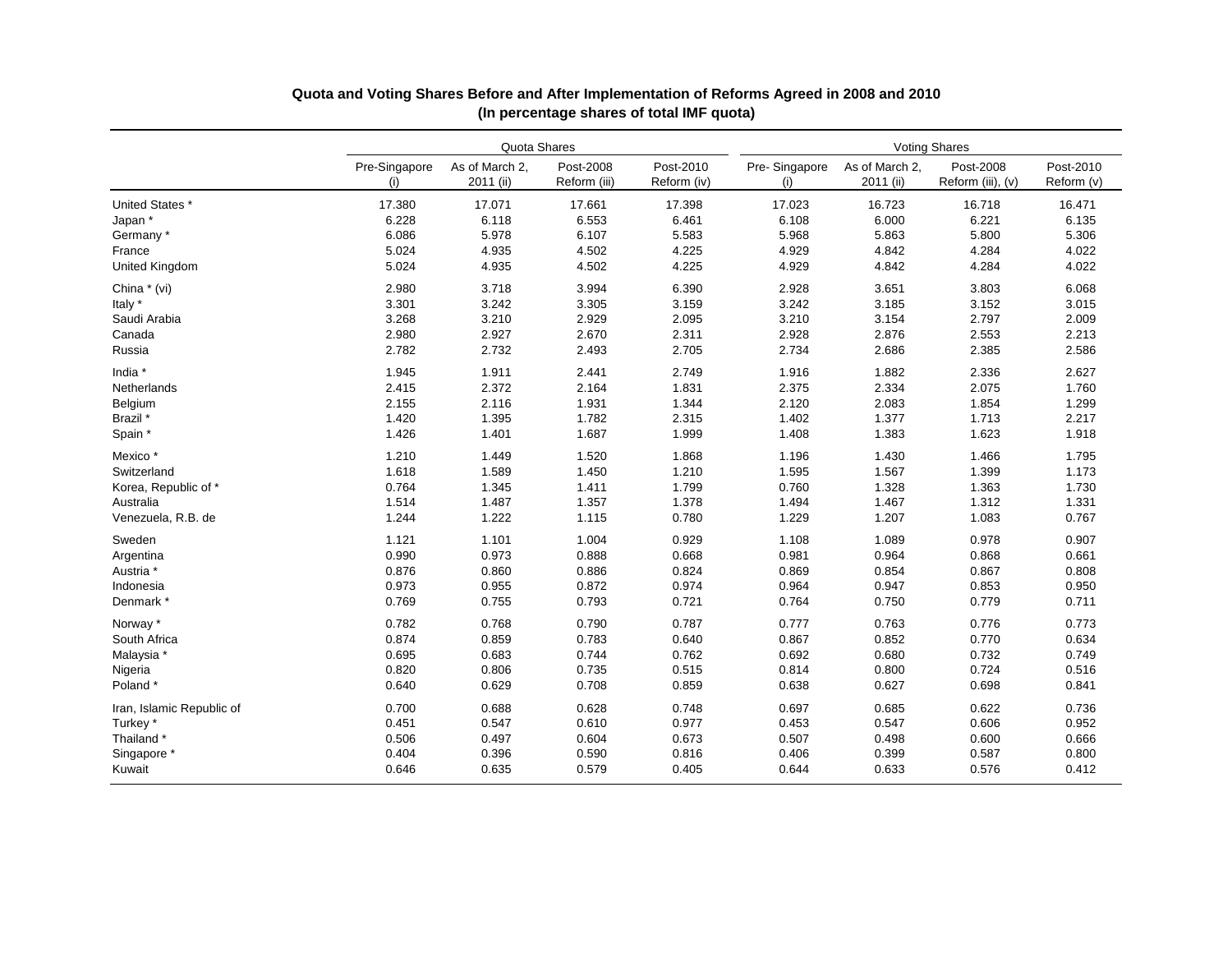|                         |                      | Quota Shares                |                           |                          |                      | <b>Voting Shares</b>        |                                |                         |  |  |
|-------------------------|----------------------|-----------------------------|---------------------------|--------------------------|----------------------|-----------------------------|--------------------------------|-------------------------|--|--|
|                         | Pre-Singapore<br>(i) | As of March 2,<br>2011 (ii) | Post-2008<br>Reform (iii) | Post-2010<br>Reform (iv) | Pre-Singapore<br>(i) | As of March 2,<br>2011 (ii) | Post-2008<br>Reform (iii), (v) | Post-2010<br>Reform (v) |  |  |
| Ukraine                 | 0.642                | 0.630                       | 0.575                     | 0.422                    | 0.640                | 0.628                       | 0.573                          | 0.428                   |  |  |
| Finland                 | 0.591                | 0.581                       | 0.530                     | 0.505                    | 0.590                | 0.580                       | 0.530                          | 0.507                   |  |  |
| Ireland*                | 0.392                | 0.385                       | 0.527                     | 0.723                    | 0.395                | 0.388                       | 0.528                          | 0.713                   |  |  |
| Algeria                 | 0.587                | 0.577                       | 0.526                     | 0.411                    | 0.586                | 0.576                       | 0.526                          | 0.418                   |  |  |
| Iraq                    | 0.556                | 0.546                       | 0.498                     | 0.349                    | 0.556                | 0.546                       | 0.500                          | 0.359                   |  |  |
| Libya                   | 0.526                | 0.516                       | 0.471                     | 0.330                    | 0.526                | 0.517                       | 0.474                          | 0.341                   |  |  |
| Greece*                 | 0.385                | 0.378                       | 0.462                     | 0.509                    | 0.388                | 0.381                       | 0.466                          | 0.510                   |  |  |
| Israel*                 | 0.434                | 0.427                       | 0.445                     | 0.403                    | 0.437                | 0.429                       | 0.450                          | 0.410                   |  |  |
| Hungary                 | 0.486                | 0.477                       | 0.435                     | 0.407                    | 0.487                | 0.478                       | 0.441                          | 0.414                   |  |  |
| Pakistan                | 0.484                | 0.475                       | 0.433                     | 0.426                    | 0.485                | 0.476                       | 0.439                          | 0.432                   |  |  |
| Romania                 | 0.482                | 0.473                       | 0.432                     | 0.380                    | 0.483                | 0.475                       | 0.437                          | 0.388                   |  |  |
| Portugal *              | 0.406                | 0.399                       | 0.432                     | 0.432                    | 0.409                | 0.401                       | 0.437                          | 0.437                   |  |  |
| Philippines *           | 0.412                | 0.404                       | 0.427                     | 0.428                    | 0.414                | 0.407                       | 0.433                          | 0.434                   |  |  |
| Czech Republic*         | 0.383                | 0.376                       | 0.420                     | 0.457                    | 0.387                | 0.380                       | 0.426                          | 0.461                   |  |  |
| Egypt                   | 0.442                | 0.434                       | 0.396                     | 0.427                    | 0.444                | 0.436                       | 0.403                          | 0.433                   |  |  |
| New Zealand             | 0.419                | 0.411                       | 0.375                     | 0.262                    | 0.421                | 0.414                       | 0.384                          | 0.277                   |  |  |
| Chile                   | 0.401                | 0.393                       | 0.359                     | 0.366                    | 0.403                | 0.396                       | 0.368                          | 0.375                   |  |  |
| Colombia                | 0.362                | 0.356                       | 0.325                     | 0.429                    | 0.366                | 0.359                       | 0.336                          | 0.434                   |  |  |
| United Arab Emirates *  | 0.286                | 0.281                       | 0.315                     | 0.485                    | 0.292                | 0.286                       | 0.327                          | 0.487                   |  |  |
| <b>Bulgaria</b>         | 0.300                | 0.294                       | 0.268                     | 0.188                    | 0.305                | 0.299                       | 0.283                          | 0.207                   |  |  |
| Peru                    | 0.299                | 0.293                       | 0.268                     | 0.280                    | 0.304                | 0.298                       | 0.282                          | 0.294                   |  |  |
| Morocco                 | 0.275                | 0.270                       | 0.247                     | 0.187                    | 0.281                | 0.276                       | 0.262                          | 0.206                   |  |  |
| Bangladesh              | 0.250                | 0.245                       | 0.224                     | 0.224                    | 0.256                | 0.251                       | 0.241                          | 0.241                   |  |  |
| Congo, Dem. Republic of | 0.004                | 0.004                       | 0.004                     | 0.004                    | 0.016                | 0.015                       | 0.033                          | 0.033                   |  |  |
| Zambia                  | 0.229                | 0.225                       | 0.205                     | 0.205                    | 0.235                | 0.231                       | 0.223                          | 0.223                   |  |  |
| Serbia                  | 0.219                | 0.215                       | 0.196                     | 0.137                    | 0.226                | 0.222                       | 0.215                          | 0.159                   |  |  |
| Vietnam <sup>*</sup>    | 0.154                | 0.151                       | 0.193                     | 0.242                    | 0.162                | 0.159                       | 0.212                          | 0.258                   |  |  |
| Kazakhstan *            | 0.171                | 0.168                       | 0.179                     | 0.243                    | 0.179                | 0.176                       | 0.199                          | 0.259                   |  |  |
| Slovak Republic*        | 0.167                | 0.164                       | 0.179                     | 0.210                    | 0.175                | 0.172                       | 0.199                          | 0.228                   |  |  |
| Luxembourg *            | 0.131                | 0.128                       | 0.176                     | 0.277                    | 0.139                | 0.137                       | 0.195                          | 0.291                   |  |  |
| Sri Lanka               | 0.193                | 0.190                       | 0.173                     | 0.121                    | 0.201                | 0.197                       | 0.193                          | 0.144                   |  |  |
| <b>Belarus</b>          | 0.181                | 0.178                       | 0.162                     | 0.143                    | 0.188                | 0.185                       | 0.182                          | 0.164                   |  |  |
| Ghana                   | 0.173                | 0.170                       | 0.155                     | 0.155                    | 0.180                | 0.177                       | 0.175                          | 0.175                   |  |  |
| Croatia                 | 0.171                | 0.168                       | 0.153                     | 0.150                    | 0.179                | 0.175                       | 0.174                          | 0.171                   |  |  |
| Zimbabwe                | 0.165                | 0.162                       | 0.148                     | 0.148                    | 0.173                | 0.170                       | 0.169                          | 0.169                   |  |  |

# **(In percentage shares of total IMF quota) Quota and Voting Shares Before and After Implementation of Reforms Agreed in 2008 and 2010 (Continued)**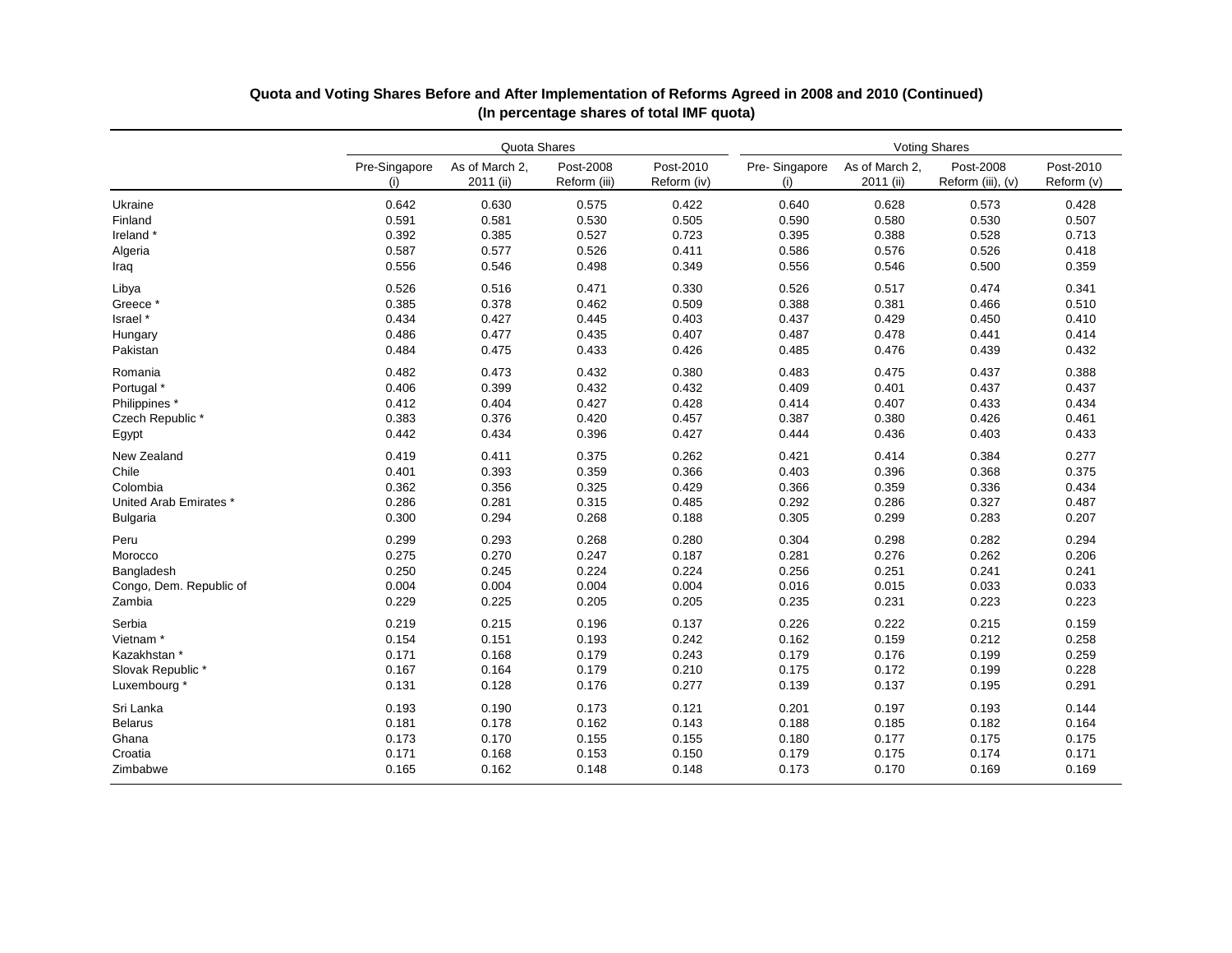|                                  | Quota Shares         |                             |                           |                          | <b>Voting Shares</b> |                             |                                |                         |  |
|----------------------------------|----------------------|-----------------------------|---------------------------|--------------------------|----------------------|-----------------------------|--------------------------------|-------------------------|--|
|                                  | Pre-Singapore<br>(i) | As of March 2.<br>2011 (ii) | Post-2008<br>Reform (iii) | Post-2010<br>Reform (iv) | Pre-Singapore<br>(i) | As of March 2.<br>2011 (ii) | Post-2008<br>Reform (iii), (v) | Post-2010<br>Reform (v) |  |
| Ecuador <sup>*</sup>             | 0.141                | 0.139                       | 0.146                     | 0.146                    | 0.150                | 0.147                       | 0.167                          | 0.167                   |  |
| Syrian Arab Republic*            | 0.137                | 0.135                       | 0.145                     | 0.233                    | 0.146                | 0.143                       | 0.167                          | 0.249                   |  |
| <b>Trinidad and Tobago</b>       | 0.157                | 0.154                       | 0.141                     | 0.098                    | 0.165                | 0.162                       | 0.162                          | 0.122                   |  |
| Cote d'Ivoire                    | 0.152                | 0.149                       | 0.136                     | 0.136                    | 0.160                | 0.158                       | 0.158                          | 0.158                   |  |
| Sudan                            | 0.147                | 0.145                       | 0.132                     | 0.132                    | 0.156                | 0.153                       | 0.154                          | 0.154                   |  |
| Uruguay                          | 0.143                | 0.141                       | 0.129                     | 0.090                    | 0.152                | 0.149                       | 0.151                          | 0.114                   |  |
| Qatar*                           | 0.123                | 0.121                       | 0.127                     | 0.154                    | 0.132                | 0.130                       | 0.149                          | 0.175                   |  |
| Tunisia                          | 0.134                | 0.132                       | 0.120                     | 0.114                    | 0.143                | 0.140                       | 0.143                          | 0.137                   |  |
| Angola                           | 0.134                | 0.132                       | 0.120                     | 0.155                    | 0.143                | 0.140                       | 0.143                          | 0.176                   |  |
| Uzbekistan                       | 0.129                | 0.127                       | 0.116                     | 0.116                    | 0.138                | 0.135                       | 0.138                          | 0.138                   |  |
| Slovenia *                       | 0.108                | 0.106                       | 0.115                     | 0.123                    | 0.118                | 0.115                       | 0.138                          | 0.145                   |  |
| Jamaica                          | 0.128                | 0.126                       | 0.115                     | 0.080                    | 0.137                | 0.134                       | 0.138                          | 0.105                   |  |
| Kenya                            | 0.127                | 0.125                       | 0.114                     | 0.114                    | 0.136                | 0.133                       | 0.137                          | 0.137                   |  |
| Lebanon *                        | 0.095                | 0.093                       | 0.112                     | 0.133                    | 0.104                | 0.103                       | 0.135                          | 0.155                   |  |
| Myanmar                          | 0.121                | 0.119                       | 0.108                     | 0.108                    | 0.130                | 0.127                       | 0.132                          | 0.132                   |  |
| Yemen, Republic of               | 0.114                | 0.112                       | 0.102                     | 0.102                    | 0.123                | 0.121                       | 0.126                          | 0.126                   |  |
| Oman <sup>*</sup>                | 0.091                | 0.089                       | 0.099                     | 0.114                    | 0.100                | 0.099                       | 0.123                          | 0.137                   |  |
| Dominican Republic               | 0.102                | 0.101                       | 0.092                     | 0.100                    | 0.112                | 0.110                       | 0.116                          | 0.124                   |  |
| Brunei Darussalam                | 0.101                | 0.099                       | 0.090                     | 0.063                    | 0.110                | 0.108                       | 0.115                          | 0.089                   |  |
| Guatemala                        | 0.098                | 0.097                       | 0.088                     | 0.090                    | 0.108                | 0.106                       | 0.113                          | 0.114                   |  |
| Panama                           | 0.097                | 0.095                       | 0.087                     | 0.079                    | 0.106                | 0.104                       | 0.111                          | 0.104                   |  |
| Tanzania                         | 0.093                | 0.091                       | 0.083                     | 0.083                    | 0.103                | 0.101                       | 0.108                          | 0.108                   |  |
| Costa Rica *                     | 0.077                | 0.075                       | 0.078                     | 0.077                    | 0.087                | 0.085                       | 0.103                          | 0.102                   |  |
| Cameroon                         | 0.087                | 0.085                       | 0.078                     | 0.058                    | 0.096                | 0.095                       | 0.103                          | 0.084                   |  |
| Lithuania *                      | 0.067                | 0.066                       | 0.077                     | 0.093                    | 0.077                | 0.076                       | 0.102                          | 0.117                   |  |
| Uganda                           | 0.084                | 0.083                       | 0.076                     | 0.076                    | 0.094                | 0.092                       | 0.101                          | 0.101                   |  |
| Bahrain *                        | 0.063                | 0.062                       | 0.074                     | 0.083                    | 0.073                | 0.072                       | 0.099                          | 0.108                   |  |
| <b>Bolivia</b>                   | 0.080                | 0.079                       | 0.072                     | 0.050                    | 0.090                | 0.088                       | 0.097                          | 0.077                   |  |
| El Salvador                      | 0.080                | 0.079                       | 0.072                     | 0.060                    | 0.090                | 0.088                       | 0.097                          | 0.086                   |  |
| Jordan                           | 0.080                | 0.078                       | 0.071                     | 0.072                    | 0.090                | 0.088                       | 0.097                          | 0.097                   |  |
| Bosnia and Herzegovina           | 0.079                | 0.078                       | 0.071                     | 0.056                    | 0.089                | 0.087                       | 0.096                          | 0.082                   |  |
| Afghanistan, Islamic Republic of | 0.076                | 0.074                       | 0.068                     | 0.068                    | 0.086                | 0.084                       | 0.093                          | 0.093                   |  |
| Senegal                          | 0.076                | 0.074                       | 0.068                     | 0.068                    | 0.086                | 0.084                       | 0.093                          | 0.093                   |  |
| Azerbaijan                       | 0.075                | 0.074                       | 0.067                     | 0.082                    | 0.085                | 0.084                       | 0.093                          | 0.107                   |  |
| Cyprus <sup>*</sup>              | 0.065                | 0.064                       | 0.066                     | 0.064                    | 0.075                | 0.074                       | 0.092                          | 0.089                   |  |

# **Quota and Voting Shares Before and After Implementation of Reforms Agreed in 2008 and 2010 (Continued) (In percentage shares of total IMF quota)**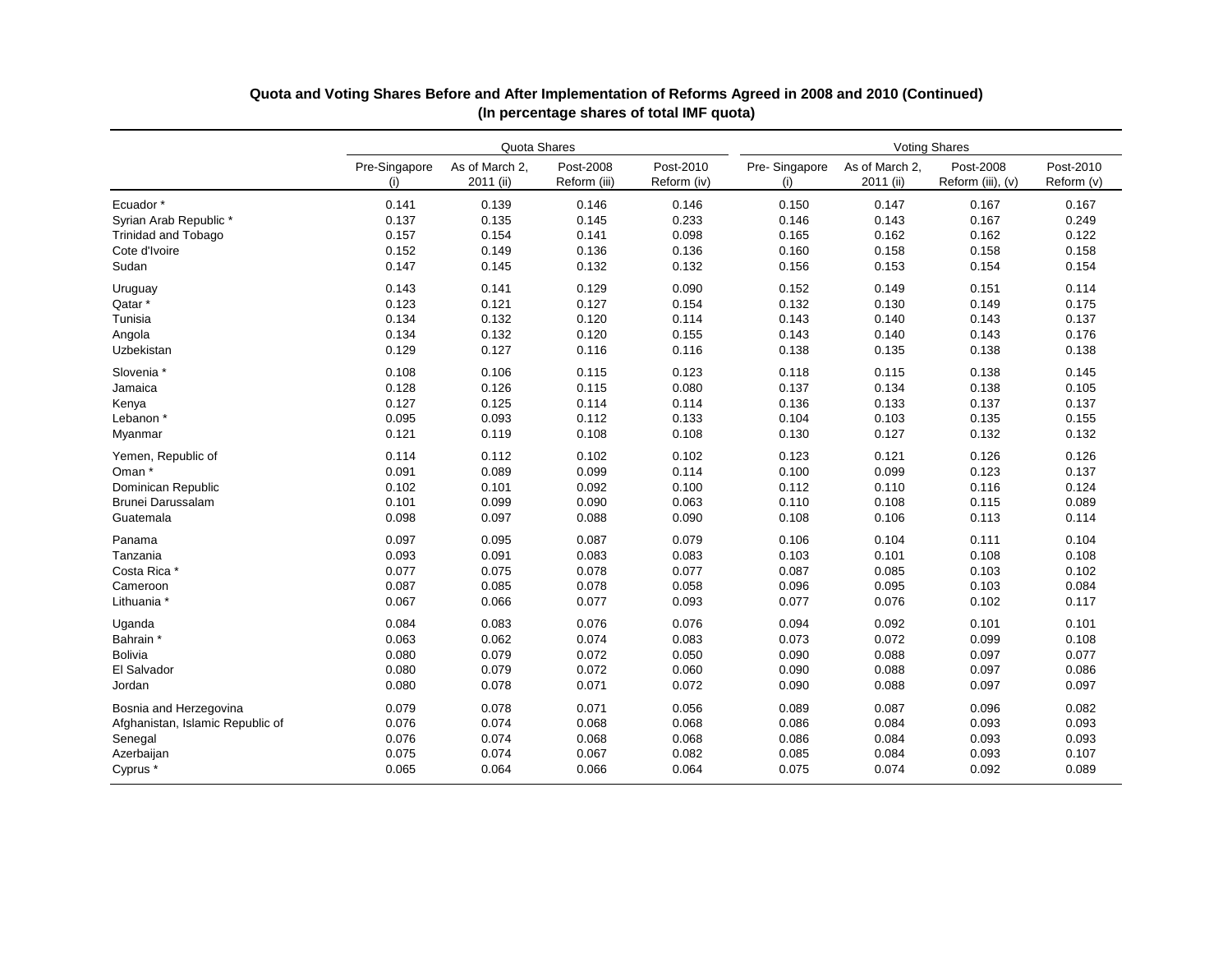|                    | Quota Shares         |                             |                           |                          | <b>Voting Shares</b>     |                             |                                |                         |  |
|--------------------|----------------------|-----------------------------|---------------------------|--------------------------|--------------------------|-----------------------------|--------------------------------|-------------------------|--|
|                    | Pre-Singapore<br>(i) | As of March 2.<br>2011 (ii) | Post-2008<br>Reform (iii) | Post-2010<br>Reform (iv) | Pre-Singapore<br>(i)     | As of March 2.<br>2011 (ii) | Post-2008<br>Reform (iii), (v) | Post-2010<br>Reform (v) |  |
| Gabon              | 0.072                | 0.071                       | 0.065                     | 0.045                    | 0.082                    | 0.081                       | 0.090                          | 0.072                   |  |
| Georgia            | 0.070                | 0.069                       | 0.063                     | 0.044                    | 0.080                    | 0.079                       | 0.089                          | 0.071                   |  |
| Latvia *           | 0.059                | 0.058                       | 0.060                     | 0.070                    | 0.070                    | 0.068                       | 0.086                          | 0.095                   |  |
| Namibia            | 0.064                | 0.063                       | 0.057                     | 0.040                    | 0.074                    | 0.073                       | 0.083                          | 0.067                   |  |
| Ethiopia           | 0.063                | 0.061                       | 0.056                     | 0.063                    | 0.073                    | 0.071                       | 0.082                          | 0.089                   |  |
| Papua New Guinea   | 0.062                | 0.060                       | 0.055                     | 0.055                    | 0.072                    | 0.070                       | 0.081                          | 0.081                   |  |
| Bahamas, The       | 0.061                | 0.060                       | 0.055                     | 0.038                    | 0.071                    | 0.070                       | 0.081                          | 0.065                   |  |
| Nicaragua          | 0.061                | 0.060                       | 0.055                     | 0.055                    | 0.071                    | 0.070                       | 0.081                          | 0.081                   |  |
| Honduras           | 0.061                | 0.060                       | 0.054                     | 0.052                    | 0.071                    | 0.070                       | 0.081                          | 0.079                   |  |
| Liberia            | 0.060                | 0.059                       | 0.054                     | 0.054                    | 0.071                    | 0.069                       | 0.080                          | 0.080                   |  |
| Moldova            | 0.058                | 0.057                       | 0.052                     | 0.036                    | 0.068                    | 0.067                       | 0.078                          | 0.063                   |  |
| South Sudan        | $\ddotsc$            | Ξ.                          | 0.052                     | 0.052                    | $\overline{\phantom{a}}$ | ω.                          | 0.078                          | 0.078                   |  |
| Madagascar         | 0.057                | 0.056                       | 0.051                     | 0.051                    | 0.067                    | 0.066                       | 0.078                          | 0.078                   |  |
| Iceland            | 0.055                | 0.054                       | 0.049                     | 0.067                    | 0.065                    | 0.064                       | 0.076                          | 0.093                   |  |
| Mozambique         | 0.053                | 0.052                       | 0.048                     | 0.048                    | 0.063                    | 0.062                       | 0.074                          | 0.074                   |  |
| Guinea             | 0.050                | 0.049                       | 0.045                     | 0.045                    | 0.060                    | 0.059                       | 0.072                          | 0.072                   |  |
| Sierra Leone       | 0.049                | 0.048                       | 0.043                     | 0.043                    | 0.059                    | 0.058                       | 0.070                          | 0.070                   |  |
| Malta              | 0.048                | 0.047                       | 0.043                     | 0.035                    | 0.058                    | 0.057                       | 0.070                          | 0.063                   |  |
| <b>Mauritius</b>   | 0.048                | 0.047                       | 0.043                     | 0.030                    | 0.058                    | 0.057                       | 0.070                          | 0.057                   |  |
| Paraguay           | 0.047                | 0.046                       | 0.042                     | 0.042                    | 0.057                    | 0.056                       | 0.069                          | 0.069                   |  |
| Turkmenistan *     | 0.035                | 0.035                       | 0.041                     | 0.050                    | 0.046                    | 0.045                       | 0.068                          | 0.077                   |  |
| Estonia *          | 0.031                | 0.030                       | 0.039                     | 0.051                    | 0.041                    | 0.041                       | 0.066                          | 0.078                   |  |
| Mali               | 0.044                | 0.043                       | 0.039                     | 0.039                    | 0.054                    | 0.053                       | 0.066                          | 0.066                   |  |
| Suriname           | 0.043                | 0.042                       | 0.039                     | 0.027                    | 0.054                    | 0.053                       | 0.066                          | 0.055                   |  |
| Armenia            | 0.043                | 0.042                       | 0.039                     | 0.027                    | 0.054                    | 0.053                       | 0.066                          | 0.055                   |  |
| Guyana             | 0.043                | 0.042                       | 0.038                     | 0.038                    | 0.053                    | 0.052                       | 0.065                          | 0.065                   |  |
| Kyrgyz Republic    | 0.042                | 0.041                       | 0.037                     | 0.037                    | 0.052                    | 0.051                       | 0.064                          | 0.064                   |  |
| Botswana *         | 0.029                | 0.029                       | 0.037                     | 0.041                    | 0.040                    | 0.040                       | 0.064                          | 0.068                   |  |
| Cambodia           | 0.041                | 0.040                       | 0.037                     | 0.037                    | 0.052                    | 0.051                       | 0.064                          | 0.064                   |  |
| Tajikistan         | 0.041                | 0.040                       | 0.036                     | 0.036                    | 0.051                    | 0.050                       | 0.064                          | 0.064                   |  |
| Congo, Republic of | 0.040                | 0.039                       | 0.035                     | 0.034                    | 0.050                    | 0.049                       | 0.063                          | 0.061                   |  |
| Haiti              | 0.038                | 0.038                       | 0.034                     | 0.034                    | 0.049                    | 0.048                       | 0.062                          | 0.062                   |  |
| Somalia            | 0.038                | 0.038                       | 0.034                     | 0.034                    | 0.049                    | 0.048                       | 0.062                          | 0.062                   |  |
| Rwanda             | 0.037                | 0.037                       | 0.034                     | 0.034                    | 0.048                    | 0.047                       | 0.061                          | 0.061                   |  |
| <b>Burundi</b>     | 0.036                | 0.035                       | 0.032                     | 0.032                    | 0.047                    | 0.046                       | 0.060                          | 0.060                   |  |

# **Quota and Voting Shares Before and After Implementation of Reforms Agreed in 2008 and 2010 (Continued) (In percentage shares of total IMF quota)**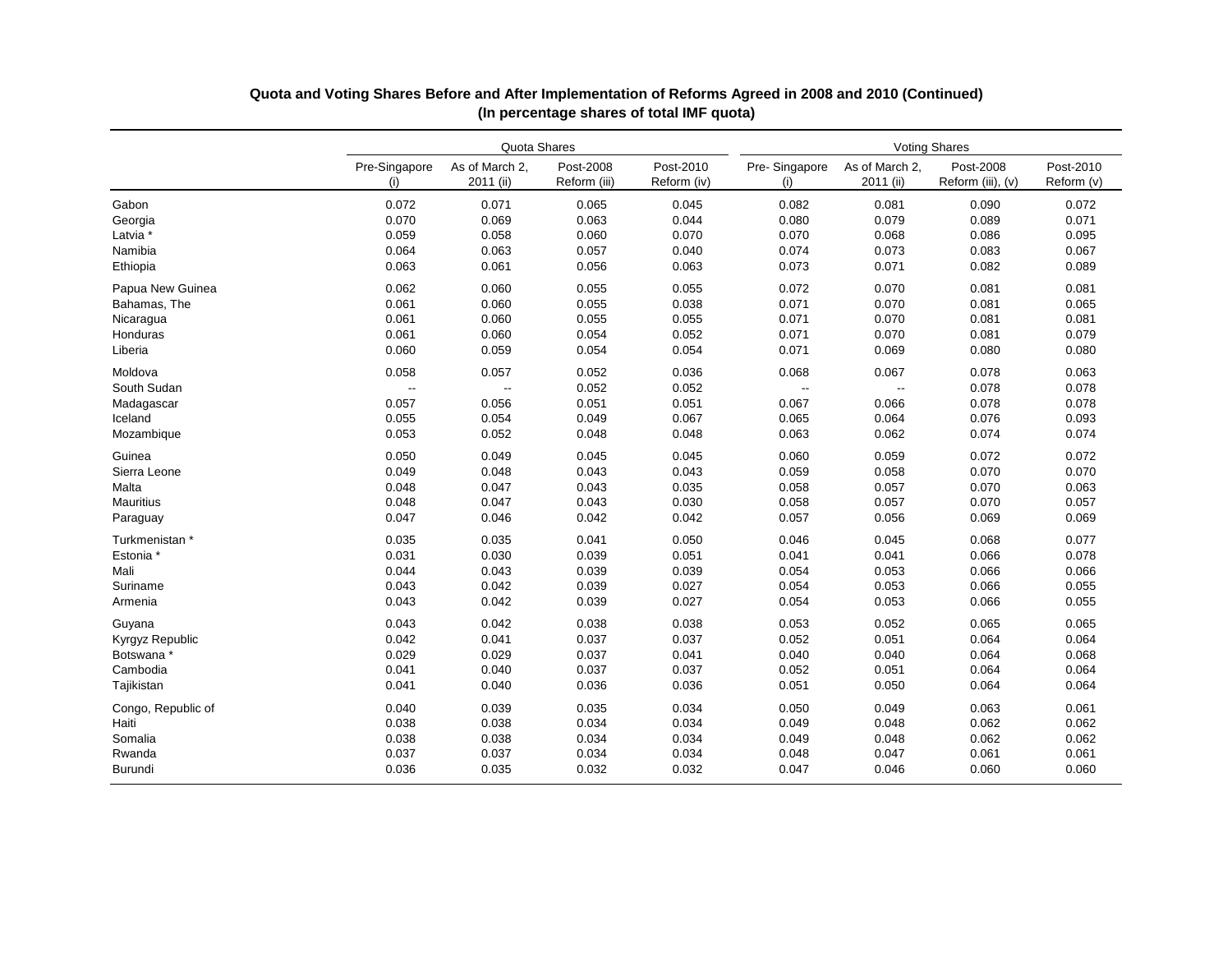|                                 | Quota Shares             |                             |                           |                          | <b>Voting Shares</b> |                             |                                |                         |  |
|---------------------------------|--------------------------|-----------------------------|---------------------------|--------------------------|----------------------|-----------------------------|--------------------------------|-------------------------|--|
|                                 | Pre-Singapore<br>(i)     | As of March 2.<br>2011 (ii) | Post-2008<br>Reform (iii) | Post-2010<br>Reform (iv) | Pre-Singapore<br>(i) | As of March 2.<br>2011 (ii) | Post-2008<br>Reform (iii), (v) | Post-2010<br>Reform (v) |  |
| Togo                            | 0.034                    | 0.034                       | 0.031                     | 0.031                    | 0.045                | 0.044                       | 0.058                          | 0.058                   |  |
| Nepal                           | 0.033                    | 0.033                       | 0.030                     | 0.033                    | 0.044                | 0.043                       | 0.058                          | 0.060                   |  |
| Fiji                            | 0.033                    | 0.032                       | 0.029                     | 0.021                    | 0.044                | 0.043                       | 0.057                          | 0.049                   |  |
| Malawi                          | 0.032                    | 0.032                       | 0.029                     | 0.029                    | 0.043                | 0.042                       | 0.057                          | 0.057                   |  |
| Macedonia, FYR                  | 0.032                    | 0.032                       | 0.029                     | 0.029                    | 0.043                | 0.042                       | 0.057                          | 0.057                   |  |
| <b>Barbados</b>                 | 0.032                    | 0.031                       | 0.028                     | 0.020                    | 0.042                | 0.042                       | 0.056                          | 0.048                   |  |
| Chad*                           | 0.026                    | 0.026                       | 0.028                     | 0.029                    | 0.037                | 0.036                       | 0.056                          | 0.057                   |  |
| Niger                           | 0.031                    | 0.030                       | 0.028                     | 0.028                    | 0.042                | 0.041                       | 0.055                          | 0.055                   |  |
| Mauritania                      | 0.030                    | 0.030                       | 0.027                     | 0.027                    | 0.041                | 0.040                       | 0.055                          | 0.055                   |  |
| Benin                           | 0.029                    | 0.028                       | 0.026                     | 0.026                    | 0.040                | 0.039                       | 0.054                          | 0.054                   |  |
| <b>Burkina Faso</b>             | 0.028                    | 0.028                       | 0.025                     | 0.025                    | 0.039                | 0.038                       | 0.053                          | 0.053                   |  |
| Albania *                       | 0.023                    | 0.022                       | 0.025                     | 0.029                    | 0.034                | 0.033                       | 0.053                          | 0.057                   |  |
| Kosovo                          | $\overline{\phantom{a}}$ | 0.027                       | 0.025                     | 0.017                    | $\ddotsc$            | 0.038                       | 0.053                          | 0.046                   |  |
| <b>Central African Republic</b> | 0.026                    | 0.026                       | 0.023                     | 0.023                    | 0.037                | 0.036                       | 0.051                          | 0.051                   |  |
| Lao People's Dem. Republic      | 0.025                    | 0.024                       | 0.022                     | 0.022                    | 0.036                | 0.035                       | 0.050                          | 0.050                   |  |
| Equatorial Guinea *             | 0.015                    | 0.015                       | 0.022                     | 0.033                    | 0.026                | 0.026                       | 0.050                          | 0.060                   |  |
| Mongolia                        | 0.024                    | 0.023                       | 0.021                     | 0.015                    | 0.035                | 0.034                       | 0.050                          | 0.044                   |  |
| Swaziland                       | 0.024                    | 0.023                       | 0.021                     | 0.016                    | 0.035                | 0.034                       | 0.049                          | 0.045                   |  |
| Lesotho                         | 0.016                    | 0.016                       | 0.015                     | 0.015                    | 0.027                | 0.027                       | 0.043                          | 0.043                   |  |
| Gambia, The                     | 0.015                    | 0.014                       | 0.013                     | 0.013                    | 0.026                | 0.025                       | 0.042                          | 0.042                   |  |
| Montenegro                      | 0.013                    | 0.013                       | 0.012                     | 0.013                    | 0.024                | 0.024                       | 0.040                          | 0.041                   |  |
| San Marino*                     | 0.008                    | 0.008                       | 0.009                     | 0.010                    | 0.019                | 0.019                       | 0.038                          | 0.039                   |  |
| <b>Belize</b>                   | 0.009                    | 0.009                       | 0.008                     | 0.006                    | 0.020                | 0.020                       | 0.037                          | 0.035                   |  |
| Eritrea <sup>*</sup>            | 0.007                    | 0.007                       | 0.008                     | 0.008                    | 0.019                | 0.018                       | 0.037                          | 0.037                   |  |
| Vanuatu                         | 0.008                    | 0.008                       | 0.007                     | 0.005                    | 0.019                | 0.019                       | 0.036                          | 0.034                   |  |
| Djibouti                        | 0.007                    | 0.007                       | 0.007                     | 0.007                    | 0.019                | 0.018                       | 0.036                          | 0.036                   |  |
| St. Lucia                       | 0.007                    | 0.007                       | 0.006                     | 0.004                    | 0.018                | 0.018                       | 0.035                          | 0.033                   |  |
| Guinea-Bissau                   | 0.007                    | 0.007                       | 0.006                     | 0.006                    | 0.018                | 0.018                       | 0.035                          | 0.035                   |  |
| Antigua and Barbuda             | 0.006                    | 0.006                       | 0.006                     | 0.004                    | 0.018                | 0.017                       | 0.035                          | 0.033                   |  |
| Grenada                         | 0.005                    | 0.005                       | 0.005                     | 0.003                    | 0.017                | 0.017                       | 0.034                          | 0.033                   |  |
| Samoa                           | 0.005                    | 0.005                       | 0.005                     | 0.003                    | 0.017                | 0.016                       | 0.034                          | 0.032                   |  |
| Cape Verde*                     | 0.004                    | 0.004                       | 0.005                     | 0.005                    | 0.016                | 0.016                       | 0.034                          | 0.034                   |  |
| Seychelles *                    | 0.004                    | 0.004                       | 0.005                     | 0.005                    | 0.015                | 0.015                       | 0.034                          | 0.034                   |  |
| Timor-Leste *                   | 0.004                    | 0.004                       | 0.005                     | 0.005                    | 0.015                | 0.015                       | 0.034                          | 0.034                   |  |
| Solomon Islands                 | 0.005                    | 0.005                       | 0.004                     | 0.004                    | 0.016                | 0.016                       | 0.033                          | 0.033                   |  |

# **Quota and Voting Shares Before and After Implementation of Reforms Agreed in 2008 and 2010 (Continued) (In percentage shares of total IMF quota)**